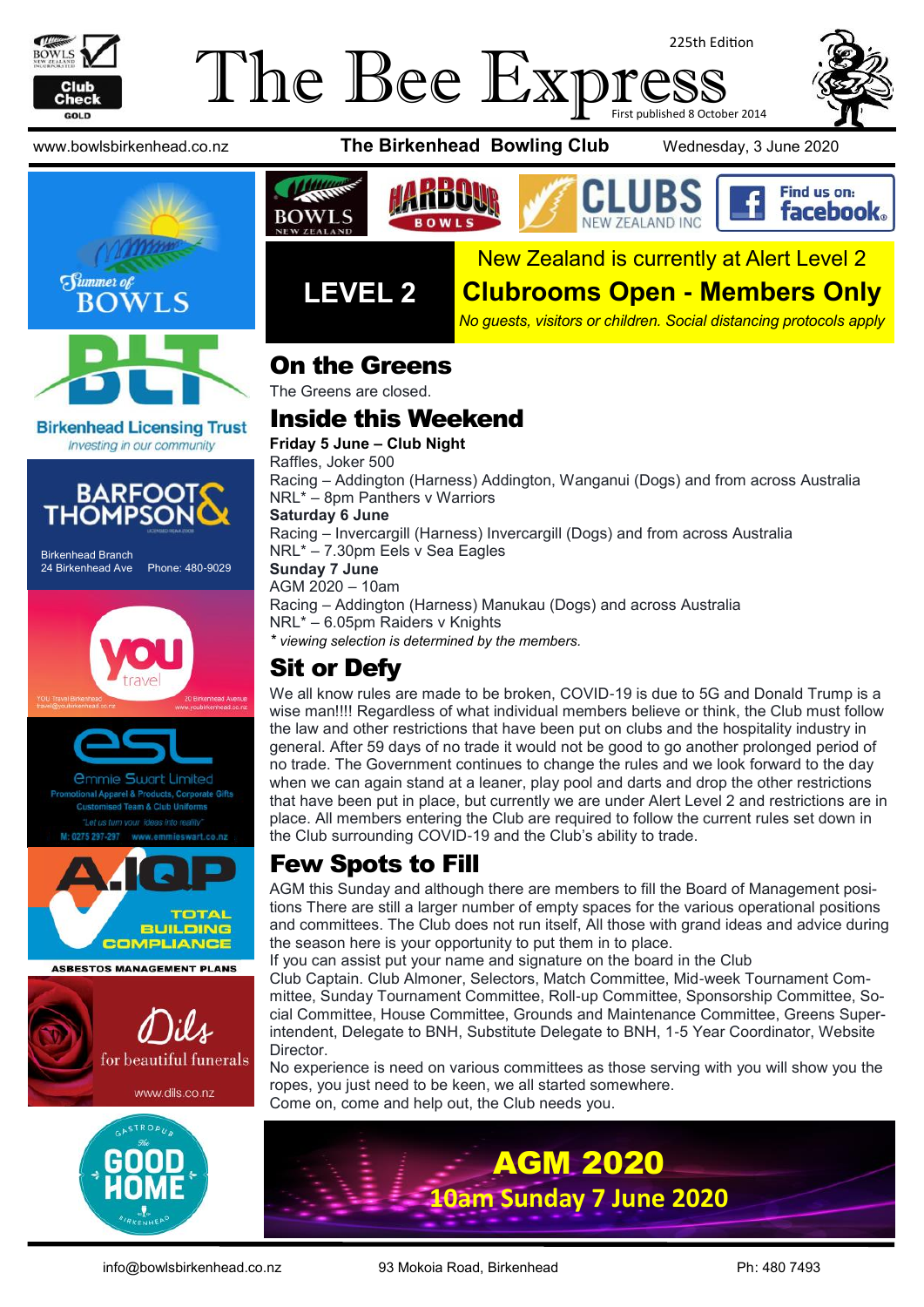*WAIRAU* 

North Shore

ה WORLD

BARFOOTS

**Tim Roskruge** Ph: 027 4923125

180 Mokoia Road, Birkenhead Open: Mon - Sun 7.00am - 10.00pm

Retirement living and care at its very best! For more info phone Leanne or Rosalind on 09 483 2226

2 Rangatira Road, Birka

**BUTCHER** 

**Birkenhead Licensing Trust** 



155 Wairau Road ph: 444 5756 www.wheelsonwairau.co.nz

If you purchase a Holden or Kia from<br>Giltrap North Shore, we will make a<br>\$200 donation to the club in your name

**HEELS ON** 

**O** DINTERN

**William Reare Mocametmill** co.pz ce Ph 09 441 7447 eld 0629

Giltrap

www.bowlsbirkenhead.co.nz **The Birkenhead Bowling Club** Wednesday, 3 June 2020

# AGM Social Distancing

At one stage the usual staging of the AGM in the clubrooms looked an impossibility. But as alert levels dropped and restrictions eased we are back on course to hold AGM 2020 in the clubrooms this Sunday. We can accommodate up to 100 individuals seated 1 meter between chairs and going on past numbers there won't be a shortage of seats.

# Who is Standing



**Joseph Korkis** Position applied for: **President Vice President Board Member**

**Terry Moverley** Position applied for: **Secretary**

**Keith Burgess** Position applied for: **Board Member**

**Merv Garred** Position applied for: **Board Member**

**Evan Thomas** Position applied for: **Board Member**



**Randall Watkins** Position applied for: **President Vice President Board Member**



**Elaine Utting** Position applied for: **Treasurer**

AGM 2020 10am Sunday 7 June 2020 @ Birkenhead Bowling Club



**Tommy Winton** Position applied for: **Board Member**



**QUIZ EVENTS** 

# Quiz Night 7pm Thursday 11 June Enter free on the Night

Quiz Partners: Barfoot & Thompson Birkenhead, Bill Hansen and Tim Roskruge

Investing in our community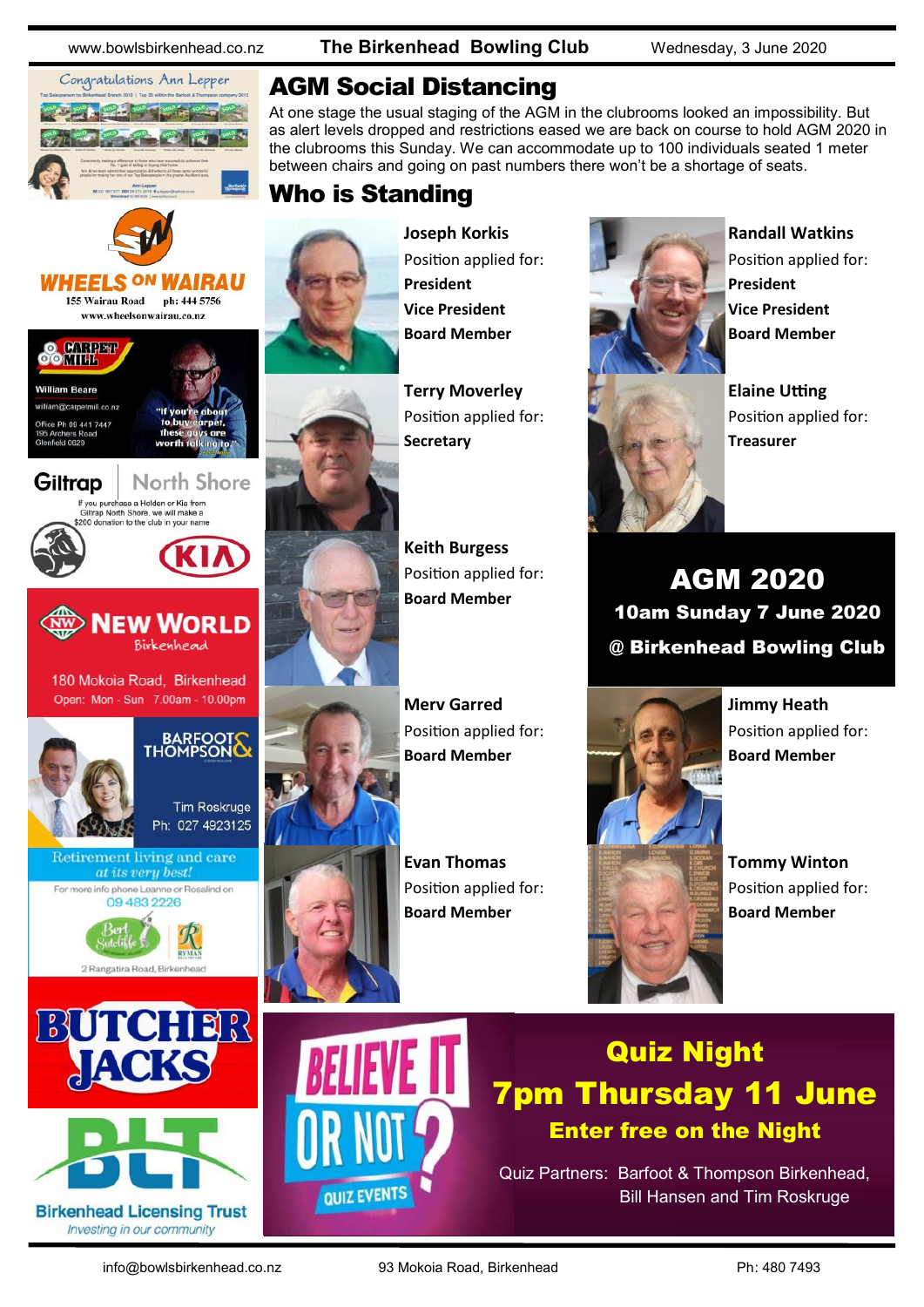www.bowlsbirkenhead.co.nz **The Birkenhead Bowling Club** Wednesday, 3 June 2020





ed Team & Club Uniforms ieswart.co.nz



**ASBESTOS MANAGEMENT PLANS** 









www.wheelsonwairau.co.nz



#### Return Trophies by Sunday

If you have a Birkenhead Bowling Club Trophy from last season now is the time to drop it back to the Club. All Trophies are now required back by Sunday 7 June for engraving.

# Birkenhead Branch **Live Super Rugby Returns**

It's been a long time since we have been treated to such a high level of rugby played in the late afternoon. What is without doubt will be the best domestic rugby competition in the world with five world-class New Zealand sides battling it out over 10 rounds. Saturday 13 June sees the 2020 Super Rugby Aotearoa kick off at 5pm with the Highlanders playing the Chiefs. Followed on Sunday 14 June at 3pm by Blues hosting the Hurricanes.

And for the 9 weeks after that we will be treated to a game at 5pm on a Saturday and a game at 3pm on a Sunday.

# Joker 500 Back

This Friday our Joker 500 returns, with a chance of winning \$500 cash in every draw. Due to social distancing protocols Joker 500 numbers will be on sale at one location only in the Club and will not be walked around.

Joker 500 draws drawn Wednesdays & Fridays. Joker 500, numbers on sale from 5pm - 6pm. Purchase a number or numbers, a winning number is drawn at just after 6pm. The purchaser of that winning number selects a card from the Joker cabinet and receives the corresponding prize with the top prize available being \$500 every Wednesday and Friday. Every card has a cash prize.

#### **Pay your 2020-2021 membership by Saturday 6 June 2020 and only pay the 2019-2020 price**

# Holding Back the Clock

Since reopening just under two weeks ago members have enjoyed reduced pricing on various bar items at prices last seen a few years back. Thanks all those that have supported the Club during this reopening phase, we hope you have enjoyed it. Unfortunately all good things must come to an end with Friday seeing the prices going back to prelockdown. The good news is that the we are holding the clock back for a few more days, extending out to Sunday, AGM day. Monday 8 June will now be the day we put the clock forward back to 2020 pricing.

# CoC Date Change

Entries have been lodged with the centre for the past seasons Champion of Champions (CoC) events. Due the lock down dates have been changed. They are currently scheduled for the dates below:

CoC Singles 4-5 July 2020 CoC Pairs 11- 12 July 2020 CoC Triples 18-19 July 2020 CoC Fours 8-9 August 2020 CoC Junior Singles 25-26 July 2020

### Secure Your Number

Last Friday saw the return of the Club's popular "Friday Meat Raffles" with Merv "the retired swerve" putting on his blue gloves and his raffle selling skills to good use. Five raffles of two draws in each. Tickets on sale from around 4pm or if you would like the same number all the way through each week (cost is \$10 per number, per week) see Merv to secure a number or two in every raffle each week. You can't miss Merv, he is the one in blue gloves.